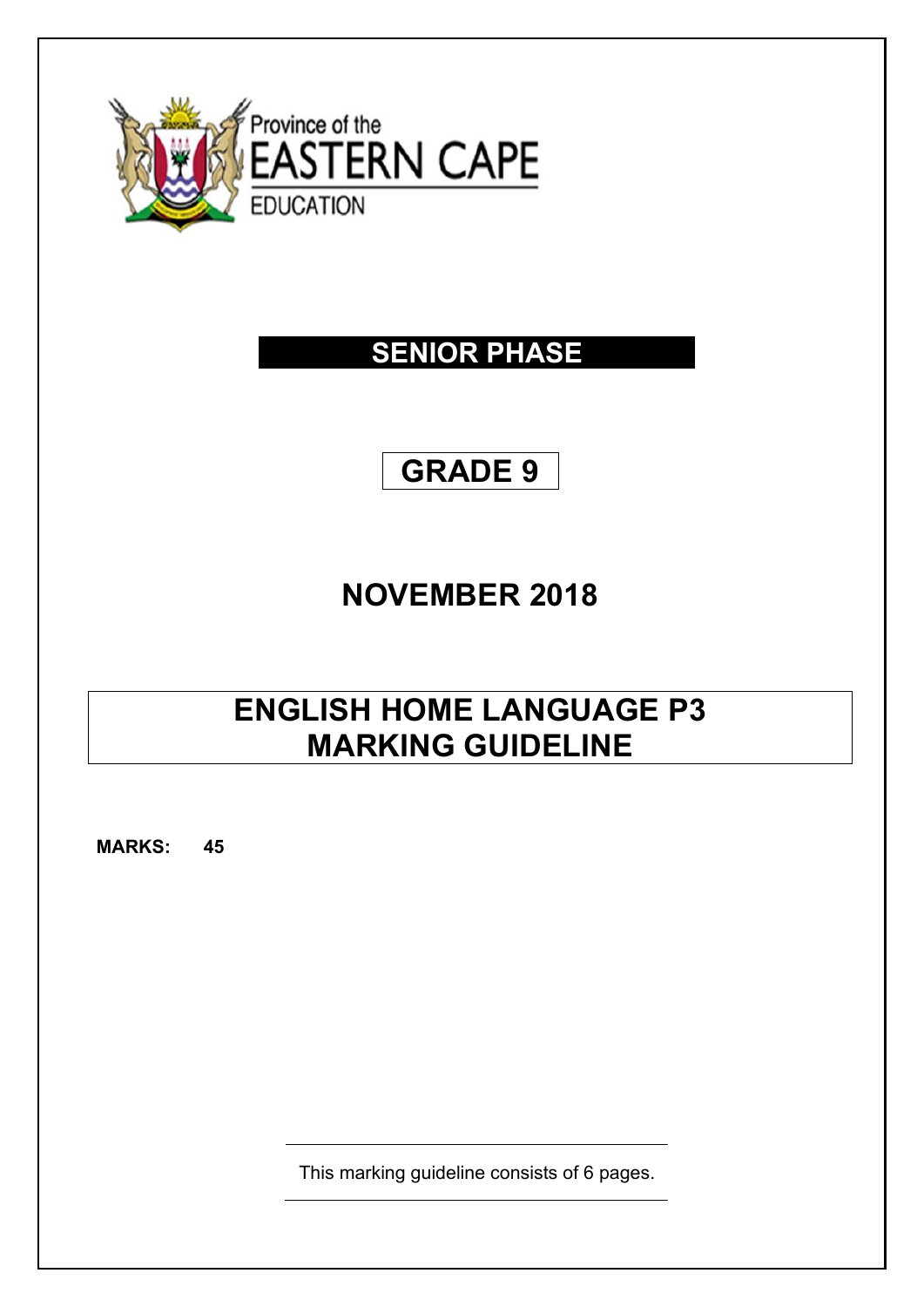### **INFORMATION FOR THE MARKER**

In assessing a learner's work, the following aspects, among others, drawn from the assessment rubric, must be borne in mind:

- The overall effect of planning, drafting, proof-reading and editing of the work on the final text produced.
- Awareness of writing for a specific purpose, audience and context as well as register, style and tone – especially in SECTION B.
- Grammar, spelling and punctuation.
- Language structures, including an awareness of critical language.
- Choice of words and idiomatic language.
- Sentence construction.
- Paragraphing.
- Interpretation of the topic that will be reflected in the overall content: the introduction, the development of ideas and the conclusion.

#### **SUGGESTED APPROACH TO MARKING**

### **SECTION A: ESSAY**

Refer to SECTION A: The Rubric for Assessing an Essay can be found on page 5 of this memorandum.

| <b>CRITERIA USED FOR ASSESSMENT</b> |              |  |  |  |  |
|-------------------------------------|--------------|--|--|--|--|
| <b>CRITERIA</b>                     | <b>MARKS</b> |  |  |  |  |
| <b>CONTENT AND PLANNING</b>         | 15           |  |  |  |  |
| LANGUAGE, STYLE AND EDITING         | 10           |  |  |  |  |
| <b>STRUCTURE</b>                    |              |  |  |  |  |
| <b>TOTAL</b>                        | 30           |  |  |  |  |

Read the whole piece and decide on a mark for CONTENT AND PLANNING, LANGUAGE, STYLE, EDITING and STRUCTURE.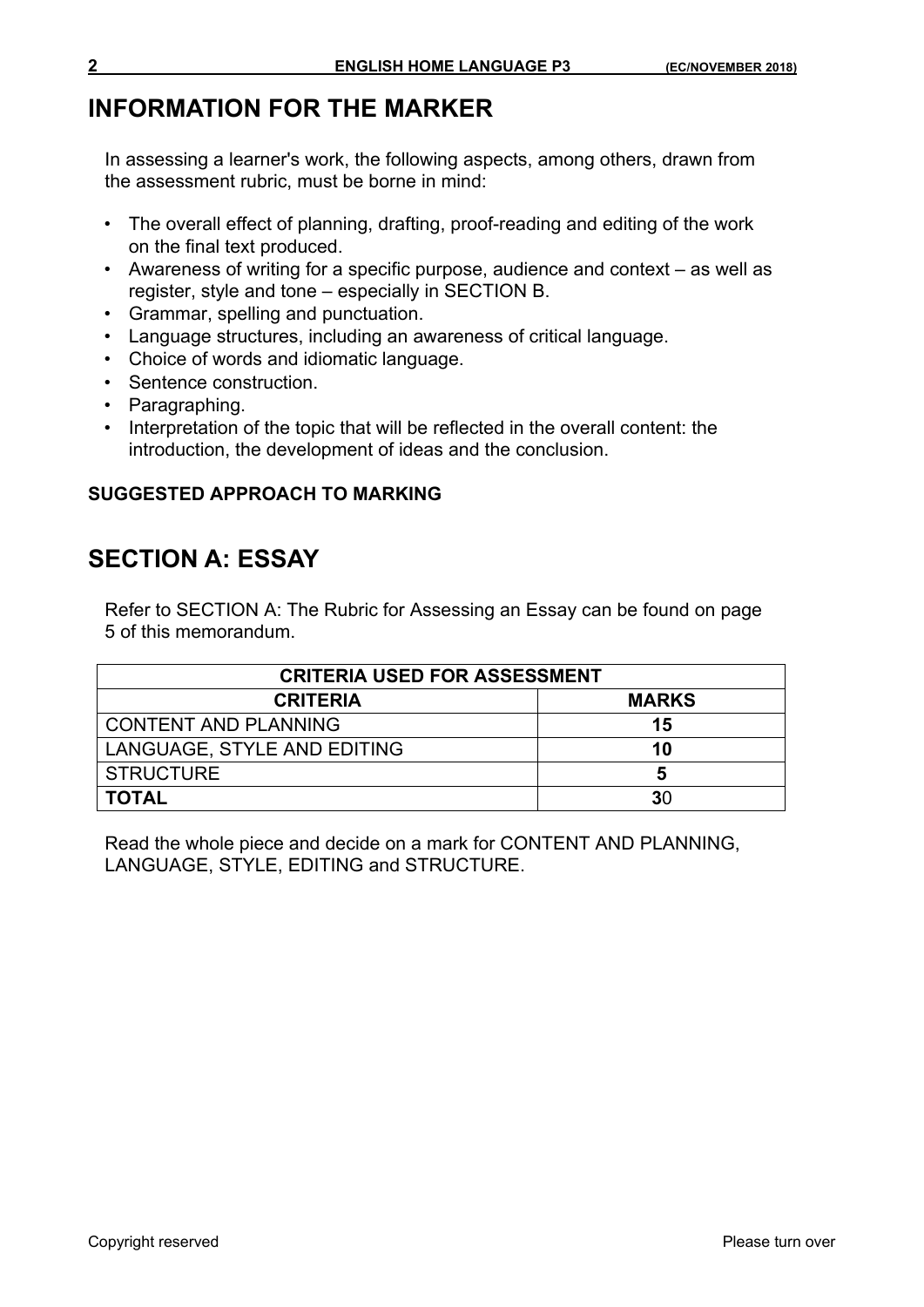#### **NOTE:**

- Various formats of transactional/referential/informational texts have been taught/are in current practice. This has to be considered when assessing the format.
- Give credit for appropriateness of format.
- Look for a logical approach in all writing.

#### **NOTE**:

- The points given below each topic in this memorandum serve only as a guide to markers.
- Allowance must be made for a learner's own interpretation of the topic, even if it differs from the points given or from a marker's own views or interpretations.

#### **QUESTION 1:**

Learners are required to write ONE essay of 250–300 words on ONE of the topics given. Learners may write in any genre: narrative, descriptive, reflective, argumentative, expository, discursive or a combination of any of these.

| these. |                                                                                                                                                                                                |                   |
|--------|------------------------------------------------------------------------------------------------------------------------------------------------------------------------------------------------|-------------------|
| 1.1    | Learners might choose to write a reflective kind of essay of what it<br>would be like without friends. They might also choose to write a<br>narrative essay. Give them credit for originality. | (30)              |
| 1.2    | Narrative essay. Focus should be on the experience. It could be any<br>experience that meant a lot to the learner. Credit should be given for<br>mood (emotion) in the essay.                  | (30)              |
| 1.3    | Narrative/Descriptive essay. Focus should be on what happened.<br>Credit learners' original thoughts.                                                                                          | (30)              |
| 1.4.1  | Nature. Love of nature, exploring, narrative essay. Once again, credit<br>creative thinking.                                                                                                   | (30)              |
| 1.4.2  | Team spirit. Friends. Social media. Many options for this picture. Credit<br>creativity.                                                                                                       | (30)              |
| 1.4.3  | Focus on sport. A specific match can be described.<br>Importance of sport can be discussed. How sport enhances<br>health can be discussed. Credit originality.                                 | $\left(30\right)$ |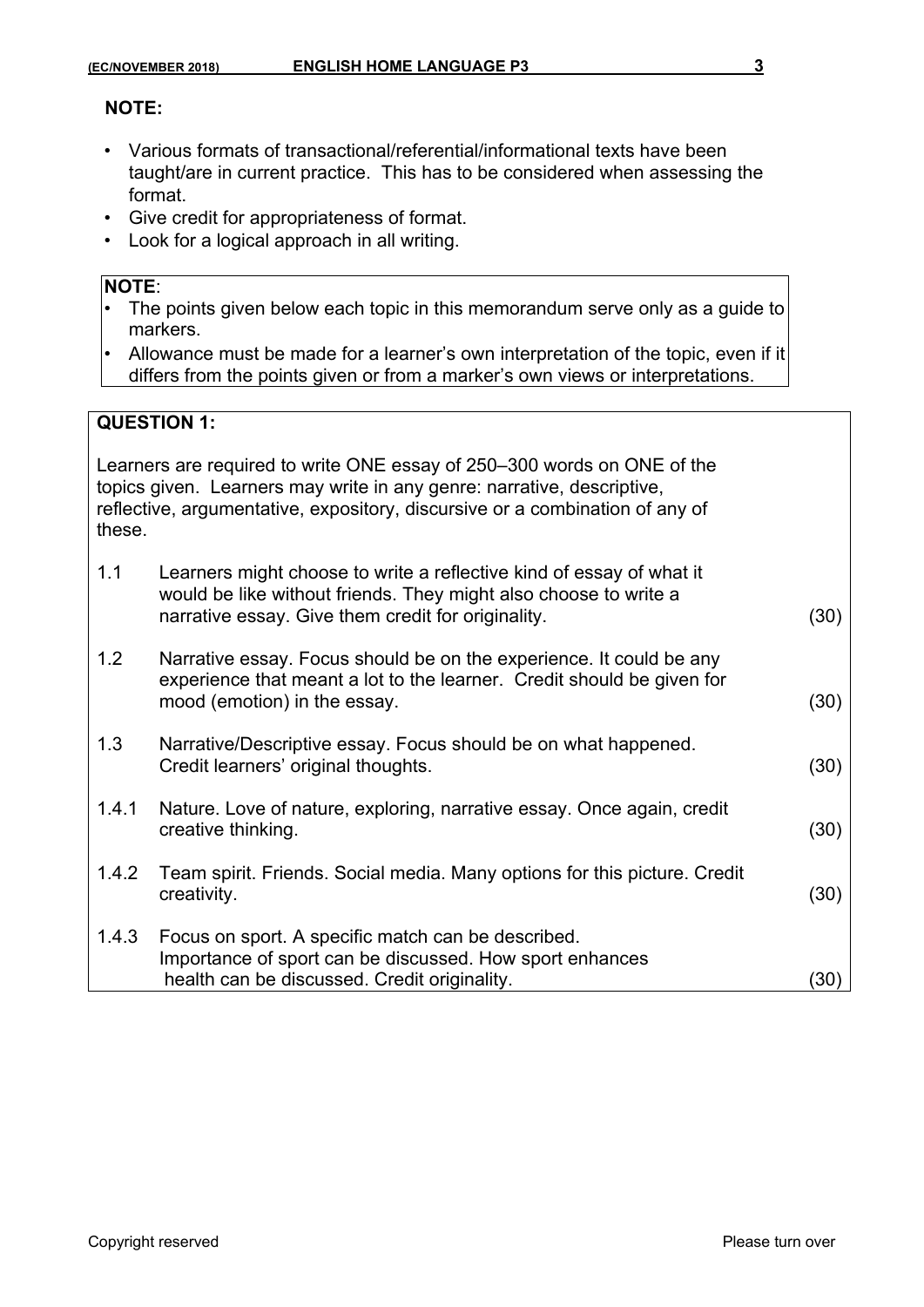## **SECTION B: TRANSACTIONAL TEXTS**  Learners are required to respond to ONE of the topics set. The body of the response must be 160–180 words in length for topics 2.1 AND 2.2 (informal/friendly letter news report and dialogue) and 100–110 words for 2.3 The language, register, style and tone must be appropriate to the context. 2.1 Learners live in different towns, villages and cities. Keep this in mind when assessing this letter. The format must be correct and the language must be formal. No slang is allowed. Focus must be on the problem. (15) 2.2 Dialogue format must be used. NO INVERTED COMMAS. Focus must be on the fact that one friend is trying to convince the other friend to allow him/her to help him/her with a personal problem. Some slang may be allowed if in context. (15) 2.3 Two diary entries with TWO different dates. Focus on emotions. (15) **TOTAL SECTION B: [15] GRAND TOTAL**: **[45]**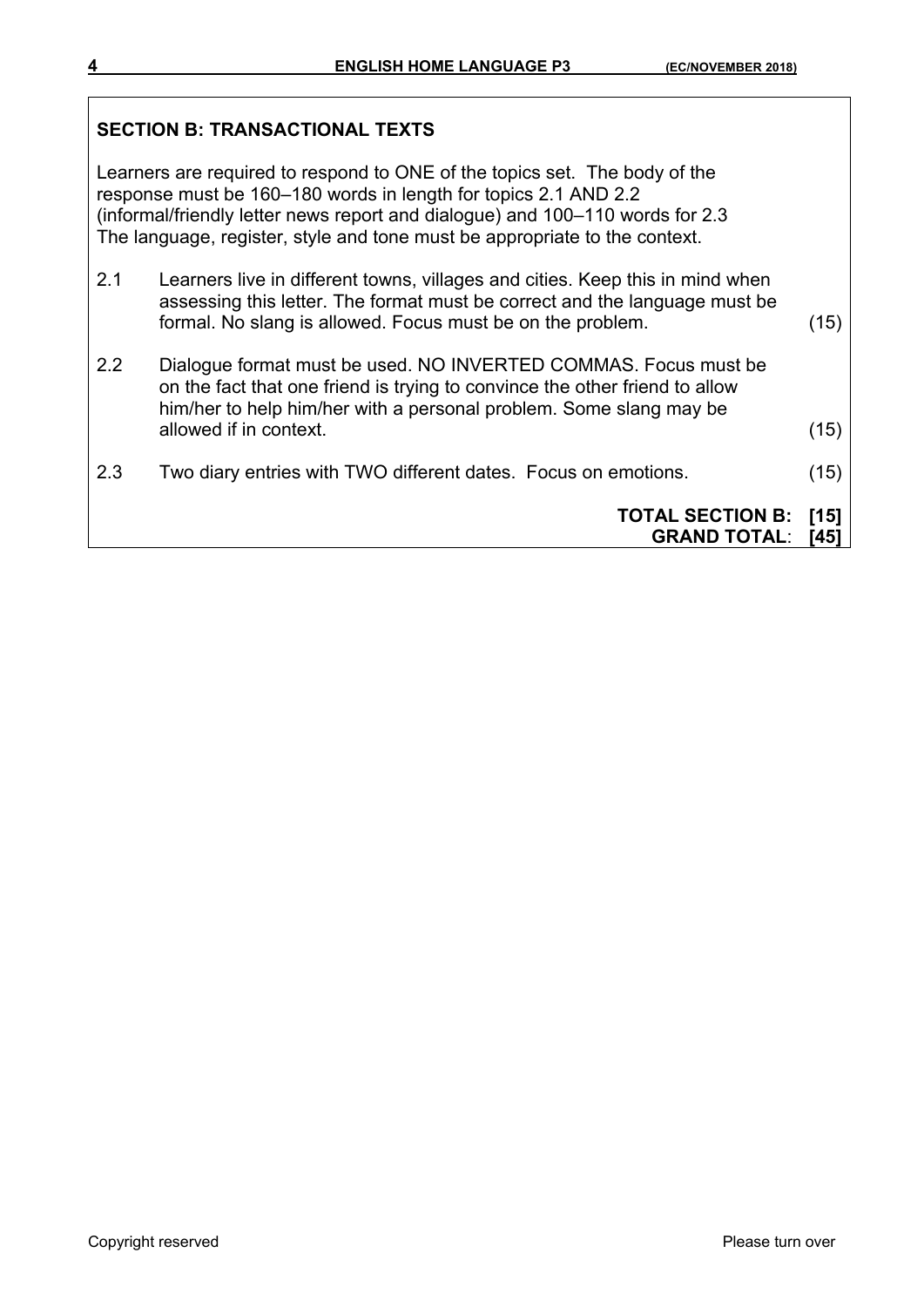### **SECTION A: RUBRIC FOR ASSESSING ESSAY – HOME LANGUAGE (30 MARKS)**

| <b>CRITERIA</b>                                                                                                                                                                                                                               | <b>EXCEPTIONAL</b>                                                                                                                                                                                                                                 | <b>SKILLFUL</b>                                                                                                                                                                                                     | <b>MODERATE</b>                                                                                                                                                             | <b>ELEMENTARY</b>                                                                                                             | <b>INADEQUATE</b>                                                                                                              |
|-----------------------------------------------------------------------------------------------------------------------------------------------------------------------------------------------------------------------------------------------|----------------------------------------------------------------------------------------------------------------------------------------------------------------------------------------------------------------------------------------------------|---------------------------------------------------------------------------------------------------------------------------------------------------------------------------------------------------------------------|-----------------------------------------------------------------------------------------------------------------------------------------------------------------------------|-------------------------------------------------------------------------------------------------------------------------------|--------------------------------------------------------------------------------------------------------------------------------|
| <b>MARKS</b>                                                                                                                                                                                                                                  | $12 - 15$                                                                                                                                                                                                                                          | $10 - 11$                                                                                                                                                                                                           | $8 - 9$                                                                                                                                                                     | $5 - 7$                                                                                                                       | $0 - 4$                                                                                                                        |
| <b>CONTENT, PLANNING (15</b><br><b>MARKS)</b><br>Response<br>ideas:<br>and<br>Organisation of ideas for<br>planning;<br>Awareness of purpose,<br>audience and context                                                                         | Outstanding/striking<br>response beyond normal<br>expectations. - Intelligent,<br>thought provoking and<br>mature ideas.<br>Exceptionally well<br>organised and coherent<br>(connected), including<br>introduction, body and<br>conclusion/ending. | Very well-crafted response.<br>Fully relevant and<br>interesting ideas with<br>evidence of maturity.<br>Very well organised and<br>coherent (connected),<br>including introduction, body<br>and conclusion/ ending. | Satisfactory response<br>Ideas are reasonably<br>coherent and convincing<br>Reasonably organised<br>and coherent, including<br>introduction, body and<br>conclusion/ending. | Inconsistently coherent<br>response.<br>Unclear ideas and<br>unoriginal. Little evidence<br>of organisation and<br>coherence. | Totally irrelevant<br>response.<br>Confused and<br>unfocused ideas.<br>Vague and repetitive.<br>Unorganised and<br>incoherent. |
| <b>MARKS</b>                                                                                                                                                                                                                                  | $8 - 10$                                                                                                                                                                                                                                           | $6 - 7$                                                                                                                                                                                                             | 5                                                                                                                                                                           | $3 - 4$                                                                                                                       | $0 - 2$                                                                                                                        |
| <b>LANGUAGE, STYLE</b><br><b>AND EDITING</b><br><b>(10 MARKS)</b><br>Tone, register, style,<br>vocabulary appropriate to<br>purpose/effect and context;<br>Word choice; Language<br>use and conventions.<br>Punctuation, Grammar,<br>spelling | Language excellent and<br>rhetorically effective<br>intone.<br>Virtually error-free in<br>grammar and spelling.<br>Skilfully crafted.                                                                                                              | Language engaging and<br>generally effective.<br>Appropriate and effective<br>tone.<br>Few errors in grammar and<br>spelling.<br>Well crafted.                                                                      | Adequate use of<br>language with some<br>inconsistencies.<br>Tone generally<br>appropriate and limited<br>use of rhetorical<br>devices.                                     | Inadequate use of<br>language.<br>Little or no variety in<br>sentence.<br><b>Exceptionally limited</b><br>vocabulary.         | Language<br>incomprehensible<br>Vocabulary limitations<br>so extreme as to<br>make comprehension<br>impossible.                |
| <b>MARKS</b>                                                                                                                                                                                                                                  | 5                                                                                                                                                                                                                                                  | 4                                                                                                                                                                                                                   | $2 - 3$                                                                                                                                                                     | 1                                                                                                                             | 0                                                                                                                              |
| <b>STRUCTURE</b><br>(5 MARKS)<br>Features of text:<br>Paragraph development and<br>sentence construction                                                                                                                                      | Excellent development of<br>topic.<br>Exceptional detail.<br>Sentences, paragraphs<br>exceptionally well-<br>constructed.                                                                                                                          | Logical development of<br>details.<br>Coherent<br>Sentences, paragraphs<br>logical, varied.                                                                                                                         | Relevant details<br>developed.<br>Sentences, paragraphs<br>well-constructed. Essay<br>still makes some sense.                                                               | Some valid points<br>Sentences and<br>paragraphs faulty. Essay<br>still makes sense.                                          | Necessary points<br>lacking.<br>Sentences and<br>paragraphs faulty.<br>Essay lacks sense.                                      |